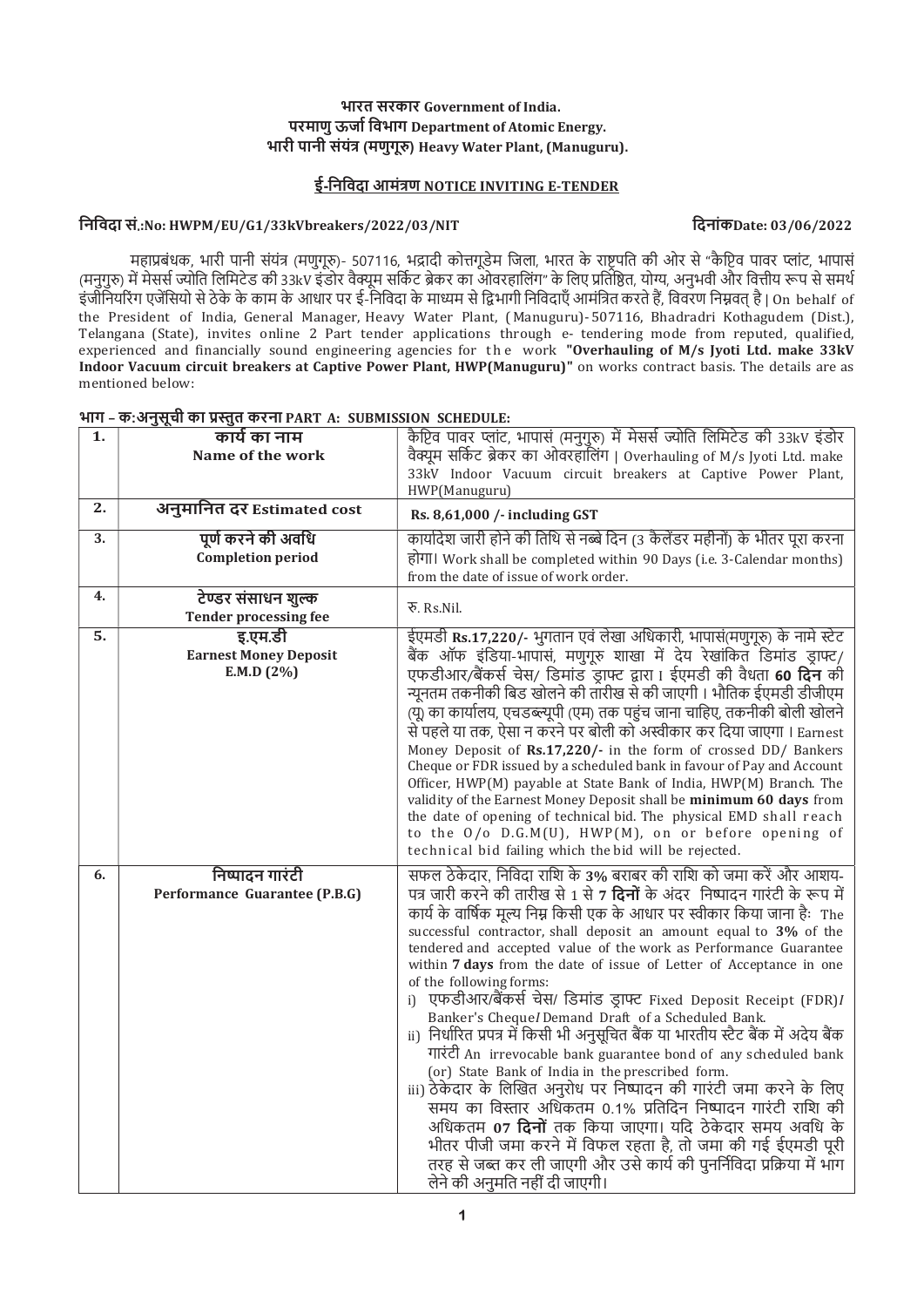|     |                                                                                                     | Extension of time for submission of performance guarantee at the                                                                              |
|-----|-----------------------------------------------------------------------------------------------------|-----------------------------------------------------------------------------------------------------------------------------------------------|
|     |                                                                                                     | written request of contractor shall be charged @0.1% per day of                                                                               |
|     |                                                                                                     | performance guarantee amount up to maximum of 07 days. If                                                                                     |
|     |                                                                                                     | contractor fails to submit the PG within the time period, the<br>submitted EMD shall be forfeited absolutely and he shall not be              |
|     |                                                                                                     | allowed to participate in retendering process of the work.                                                                                    |
| 7.  | प्रतिभूति जना                                                                                       | कार्य करने के लिए सफल बोली लगाने वाले से प्रतिभूति जमा के रूप में निविदा                                                                      |
|     | <b>Security Deposit (S.D.)</b>                                                                      | लागत की 2.5% राशि रख ली जाएगी तथा कार्य पूरा होने की तिथि से तथा कार्य की                                                                     |
|     |                                                                                                     | अन्तिम स्वीकृति, से तीन महीने बाद उक्त राशि वापस कर दी जाएगी । 2.5% of                                                                        |
|     |                                                                                                     | the tendered cost will be recovered as Security Deposit from the                                                                              |
|     |                                                                                                     | successful bidder on bagging the work and the same shall be released<br>after the expiry of defect liability period from the date of issue of |
|     |                                                                                                     | completion certificate or after payment of final bill, whichever is later.                                                                    |
| 8.  | गारंटी अवधि                                                                                         | किये गये कार्य की प्रतिभूति कार्य पूर्ण होने एवं कार्य स्वीकार करने की तारीख से 03                                                            |
|     | Guarantee period.                                                                                   | महीनों की अवधि के लिए होगी। इस अवधि के भीतर उत्पन्न होने वाले त्रुटियों को                                                                    |
|     |                                                                                                     | ठेकेदार द्वारा प्रभारी अभियंता की स्वीकृति पर नि:शुल्क कराया जाएगा। इस अवधि                                                                   |
|     |                                                                                                     | के दौरान पाई जाने वाली कमियों को प्रभारी अभियंता की स्वीकृति पर ठेकेदार द्वारा                                                                |
|     |                                                                                                     | नि:शुल्क करवाया जाएगा, फिर भी, आपको निष्पादन बैंक गारंटी गारंटी अवधि की                                                                       |
|     |                                                                                                     | समाप्ति के बाद ही लौटायी जाएगी।03months from the date of completion of                                                                        |
|     |                                                                                                     | the work. However, any abnormalities observed during this Servicing<br>period, shall be attended by the contractor at free of cost to the     |
|     |                                                                                                     | acceptance of Engineer-in-charge.                                                                                                             |
| 9   | स्थल दौरा के लिए पता                                                                                | महाप्रबंधक,भापासंम,भद्राद्री कोत्तगूडेम जिला, तेलेंगाणा।-507116                                                                               |
|     | Address for site visit if any                                                                       | General Manager, Heavy Water Plant Manuguru-507116,                                                                                           |
|     |                                                                                                     | Bhadradri kothagudem (Dist.), Telangana (State)                                                                                               |
|     |                                                                                                     | फोन Phone No. 08746-234400, फैक्स Fax: 08746-224483                                                                                           |
| 10. |                                                                                                     | $\frac{1}{5}$ Hole-mail: $gm@man.hwb.gov.in$                                                                                                  |
|     | व्यू और डाउनलोड:<br>देखने और डाउंनलोड के लिए तकनीकी और                                              | दिनांक 16.06.2022 के 10:00 Hrs से 30.06. 2022 के 18:45Hrs बजे तक                                                                              |
|     | वित्तीय दस्तावेजों की उपलब्धता                                                                      | From 10:00 Hrs of 16.06.2022 to 18:45 Hrs of 30.06.2022                                                                                       |
|     | View and Download: Availability of                                                                  | on web site: https://eprocure.gov.in/eprocure/app                                                                                             |
|     | <b>Technical and Financial documents for</b>                                                        | eNIT is also available on website www.hwb.gov.in for view only.                                                                               |
| 11. | view & download<br>पूर्व बोली स्पष्टीकरण                                                            |                                                                                                                                               |
|     | की तारीख                                                                                            | तारीख 16.06.2022 से 25.06.2022 तक (10:00 से 15:00 बजे तक )<br>इच्छुक बोलीकर्ताओं के संदेहों का निवारण, यदि कोई हो,                            |
|     | Date of                                                                                             | पूर्व नियुक्ति पर किया जाएगा।                                                                                                                 |
|     | Pre-bid clarification                                                                               | From 16.06.2022 to 25.06.2022 (Between 10:00 Hrs to 15:00 Hrs)                                                                                |
|     |                                                                                                     | To clear the doubts of intending bidders,                                                                                                     |
| 12. | प्रस्तुतकरना: निविदाओं के ऑनलाइन जमा करने की                                                        | if any with prior appointment                                                                                                                 |
|     | समाप्ति की अंतिम तिथि और समय                                                                        | दिनांक 30.06.2022 के 18:45 बजे तक                                                                                                             |
|     | Submission: Last date and time of closing                                                           | On or before 30.06.2022, Up to 18:45 Hrs.                                                                                                     |
|     | of online submission of tenders.                                                                    |                                                                                                                                               |
| 13. | प्रासंगिक दस्तावेजों की हार्ड प्रतियों के लिए अंतिम<br>तिथि और समय(अर्थात पूर्व-योग्यता, तकनीकी एवं |                                                                                                                                               |
|     | वित्तीय बोली अलग-अलग मुहरबंद लिफाफे)                                                                | दिनांक 12.07.2022 को 14:00 बजे तक                                                                                                             |
|     | Last date and time for submission of hard                                                           | उप महाप्रबंधक (यूटिलिटीस) का कार्यालय, भारी पानी संयंत्र (मणुगूरु)                                                                            |
|     | copies of relevant documents                                                                        | On or before 14:00 Hrs. of 12.07.2022<br>In the Office of Deputy General Manager (Utilities),                                                 |
|     | (i.e. Pertaining to Prequalification,                                                               | Heavy Water Plant (Manuguru)                                                                                                                  |
|     | Technical & Financial bids, EMD DD<br>in separate sealed covers)                                    |                                                                                                                                               |
| 14. | तकनीकी बोली (भाग-1) के आनलाइन खोलने की                                                              | दिनांक 13.07.2022 को 14:30 बजे को                                                                                                             |
|     | तारीख व समय                                                                                         | उप महाप्रबंधक (यूटिलिटीस) का कार्यालय, भारी पानी संयंत्र (मणुगूरु)                                                                            |
|     | Date and time of online opening Of                                                                  | On 13.07.2022, at 14:30 Hrs,                                                                                                                  |
|     | <b>Technical Bid (Part-1)</b>                                                                       | In the Office of Deputy General Manager (Utilities),                                                                                          |
| 15. | वित्तीयबोली (भाग-II) के आनलाइन खोलने की                                                             | Heavy Water Plant, (Manuguru)                                                                                                                 |
|     | तारीख व समय                                                                                         | बाद में सूचित किया जाएगा।                                                                                                                     |
|     | Date and time of online opening of                                                                  | Will be intimated later.                                                                                                                      |
|     | <b>Financial Bid (part-II)</b>                                                                      |                                                                                                                                               |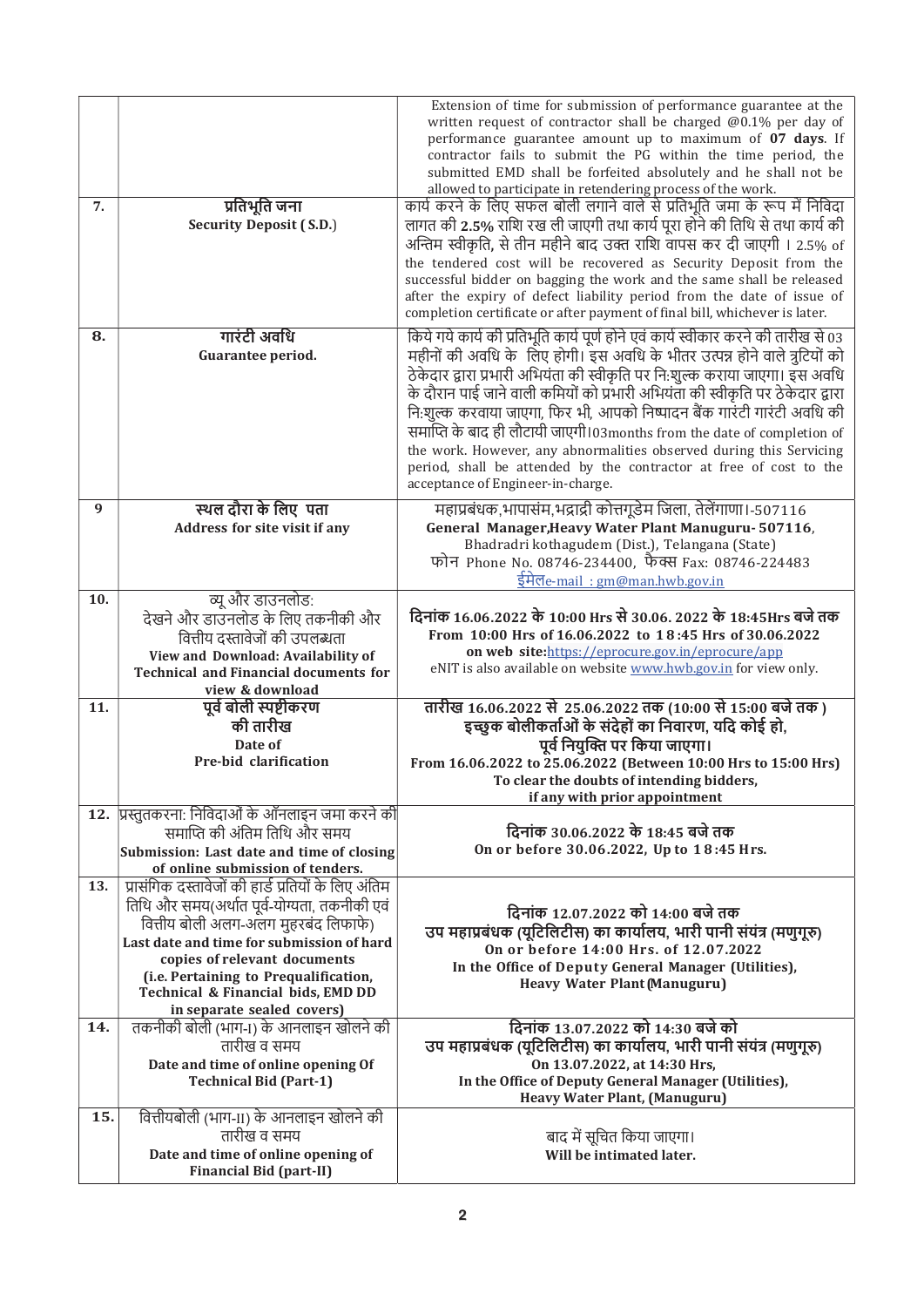नोट Note: विभाग को यह अधिकार होगा कि किसी भी आवेदन या आवेदनों को किसी भी कारण बताए अस्वीकार कर सकता है । शर्तयुक्त आवोदनों को तत्काल अस्वीकार किया जाएगा। Department reserves the right to accept or reject any application(s), without assigning any reason thereof. The conditional applications shall be rejected forthwith.

# भाग-ब : सूचना और ई-निविदा के लिए निर्देश":

### PARTE INFORMATION AND INSTRUCTIONS FOR e-TENDER:

| 1.  | सभी आवेदकों को ई-निविदा में भाग लेने के लिए यह अनिवार्य है कि किसी लाइसेंसित प्रमाणित एजेंसी से तीसरी श्रेणी डिजिटल हस्ताक्षर                       |
|-----|-----------------------------------------------------------------------------------------------------------------------------------------------------|
|     | प्रमाण पत्र होना है IIt is mandatory for all the applicants to have class III digital signature certificate from any of                             |
|     | the licensed Certifying Agency to participate in e-tendering                                                                                        |
| 2.  | आवेदक जो पहले से ही भापाबो/पऊवि के अन्य परियोजनाओं के लिए यूजर आईडी एवं पासवर्ड आईटीआई लिमिटेड से                                                   |
|     | पहले से ही लिया हो तो उन्हें अलग से इस निविदा के लिए यूजर आईडी एवं पासवर्ड लेने की आवश्यकता नहीं है                                                 |
|     | The applicants, who have already obtained such valid user ID and password from ITI Limited, for                                                     |
|     | any other project of HWB/ DAE, need not obtain fresh user ID and password for the participation in the<br>present tender.                           |
| 3.  | निविदा अधिसूचना और कागज़ात <u>https://eprocure.gov.in/eprocure/app</u> . वेबसाइट पर उपलब्ध है। Tender Notification and                              |
|     | documents are available on websites https://eprocure.gov.in/eprocure/app                                                                            |
| 4.  | केवल पंजीकृत ठेकेदार निविदा क्रय/डाउनलोड और प्रस्तुत/अपलोड कर सकते हैं। Registered contractors only can                                             |
|     | purchase/download and submit/upload tenders.                                                                                                        |
| 5.  | इच्छुक एजेंसियां पंजीकरण के लिए इस वेबसाइट को देख सकती हैं। Interested agencies may visit this website for                                          |
| 6.  | सहायता/स्पष्टीकरण के लिए संपर्क करें Contact for Assistance/Clarifications 24x7                                                                     |
|     | 1. Shri. BhushanBorse: 7276665878 (bhushanborse2411@gmail.com)                                                                                      |
|     | 2. Shri. MayurJadhav: 9404212555 (mayurj642@gmail.com)                                                                                              |
| 7.  | अधिक सूचना के लिए कृपया संपर्क करें For further information please contact on (08746) 22323200/233207, Fax                                          |
|     | $(08746)$ 224833.                                                                                                                                   |
| 8.  | जो ठेकेदार निम्नलिखित आवश्यकताओं को पूरा करते हैं केवल वही आवेदन करने के लिए पात्र हैं (ज्वाइंटवेंचर स्वीकार्य नहीं है)                             |
|     | Contractors who fulfill the following requirements shall ONLY be eligible to apply. (joint ventures are not accepted).                              |
| 9.  | सरकारी/अर्धसरकारी संस्थानों जैसे पऊवि/भापअकें, सीपीडब्ल्यूडी, एमईएस, बीएसएनएल रेलवे आदि में उपयुक्त श्रेणी में पंजीकरण                              |
|     | का प्रमाण अथवा समान प्रकृति के कार्य को करने का अनुभव  Proof of Registration with Government/Semi Government                                        |
|     | Organizations like DAE/BARC, CPWD, MES, BSNL, Railways etc., in appropriate class OR having experience in                                           |
|     | execution of similar nature of works.                                                                                                               |
| 10. | निविदा आवेदन को निर्धारित प्रारूप में निविदा दस्तावेज में तारीख एवं समय के उल्लेख के अनुसार ऑनलाइन में प्रस्तुत किया जाए।                           |
|     | प्रस्तुत करने का कोई अन्य तरीका स्वीकार्य नहीं है । The tender application shall be submitted online in the                                         |
|     | prescribed format before the date and time as mentioned in tender document. No other mode of                                                        |
| 11. | submission is acceptable.<br>आवेदकों को सर्वर या अपलोड करने में जटिलताओं पर आखिरी मिनट भीड़ से बचने के लिए समय से पूर्व अपने दस्तावेज अपलोड         |
|     | करने के लिए सलाह दी जाती है । भापासंम, किसी भी मामले में, दस्तावेज अपलोड करने में समस्या का किसी भी प्रकार के लिए                                   |
|     | जिम्मेदार नहीं होगा। Applicants are advised to upload their documents well in time, to avoid last minute                                            |
|     | rush on the server or complications in uploading. HWPM, in any case, will not be responsible for any                                                |
|     | type of problem in uploading the documents.                                                                                                         |
| 12. | नियत तारीख और समय के बाद प्रस्ताव प्रस्तुत करने की अनुमति नहीं दी जाएगी। ई-टेंडरिंग पोर्टल पर प्रदर्शित किया जा रहा समय                             |
|     | अंतिम है और आवेदक पर बाध्यकारी होगा। Submission of the offer after the due date & time shall not be                                                 |
|     | permitted. Time being displayed on e-tendering portal shall be final & binding on applicant.                                                        |
| 13. | आवेदकों को सलाह दी जाती है कि नियत तारीख से पूर्व अपने दस्तावेजों को प्रस्तुत करें भापासंम, सर्वर और तकनीकी समस्याओं                                |
|     | सहित किसी भी कारण के लिए दस्तावेज प्रस्तुत करने में किसी भी देरी के लिए जिम्मेदार नहीं होगा The applicants are                                      |
|     | advised to submit their documents well before the due date HWPM shall not be responsible for                                                        |
|     | any delay in submission of documents for any reason including server & technical problems.                                                          |
| 14. | निविदा जमा करने में किसी भी समस्या होने के मामले में, आवेदक हेल्प डेस्क की सहायता या वेबसाइट में दिए गए मैनुअल के अनुसार                            |
|     | मोबाइल और उपरोक्त ईमेल पर उपयोग कर सकते हैं। In case of any problem with the submission of the                                                      |
|     | tender, the applicant may have the assistance of help desk or use the help manual given on the said<br>website or mobile and email mentioned above. |
| 15. | बोली तकनीकी बिड खोलने की तारीख से (90 दिन) की अवधि के लिए स्वीकृति के लिए खुला रहेगा।The bid for the work                                           |
|     | shall remain open for acceptance for a period of (90days) from the date of opening of technical bid.                                                |
| 16. | यह दो बोली प्रणाली है और बोली लगाने वाले को एक साथ प्रस्तुत करने की तारीख से पहले सभी दस्तावेजों अर्थात् तकनीकी और                                  |
|     | वित्तीय बोलियों को प्रस्तुत करना है।This is a two bid system and the bidder has to submit all documents                                             |
|     | namely Technical and Financial bids simultaneously before the submission date.                                                                      |
|     |                                                                                                                                                     |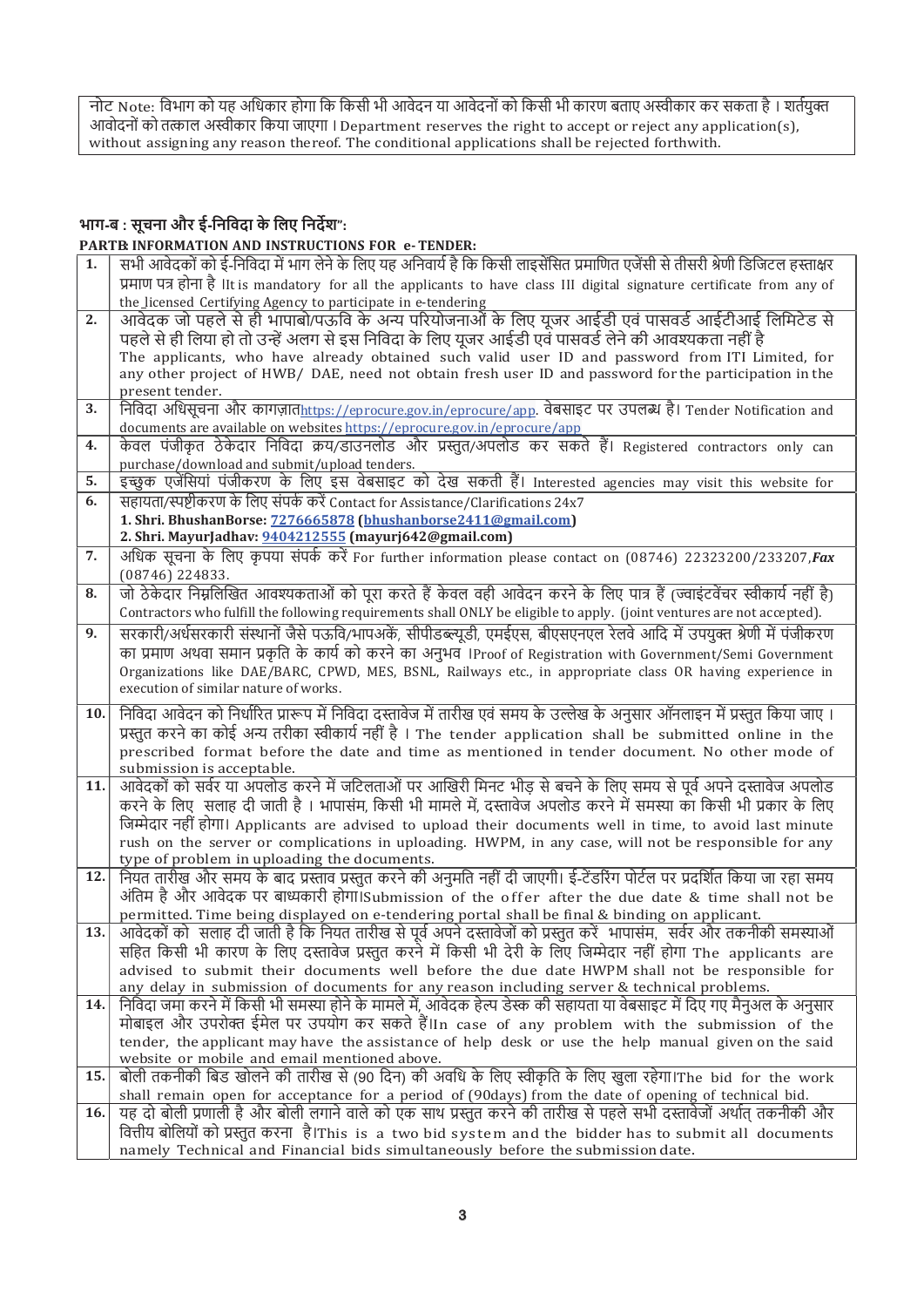# भाग-ग आवश्यकता और पात्रता मानदंड:

PART C: REQUIREMENTS AND ELIGIBILITY CRITERIA:<br>आवेदक जो निम्नलिखित आवश्यकताओं को पूरा करते हैं वे केवल आवेदन करने के लिए पात्र होंगे । संयुक्त व्यापार स्वीकार नहीं किए जाएंगे ।

|    | The applicants who fulfill the following requirements shall only be eligible to apply. Joint ventures are not accepted.                                                                                                 |
|----|-------------------------------------------------------------------------------------------------------------------------------------------------------------------------------------------------------------------------|
| 1. | संगठन जैसे सीपीडब्ल्युडी, एमईएस, रेल्वे, राज्य पीडब्ल्युडी<br>सरकारी/अर्ध सरकारी<br>के<br>साथ<br>पंजीकरण                                                                                                                |
|    | तथा उसी प्रकार के निम्न निर्धारित के समान कार्य निष्पादन में अनुभव I Proof of registration with Government/Semi                                                                                                         |
|    | Government organizations like CPWD, MES, Railways, TSGENCO, TSTRANSCO and State PWDs etc. in                                                                                                                            |
|    | appropriate class and having experience in execution of similar works as defined below.                                                                                                                                 |
| 2. | <b>समान कार्य अर्थात:</b> इसी प्रकार का कार्य अर्थात: 33kV या उससे अधिक वोल्टेज स्तर की मेसर्स ज्योति लिमिटेड की इंडोर वैक्यूम                                                                                          |
|    | सर्किट ब्रेकर की ओवरहालिंग।                                                                                                                                                                                             |
|    | Similar Works: The definition for "similar works" is "Overhauling of M/s Jyoti Ltd. make 33kV or above                                                                                                                  |
|    | voltage level Indoor Vacuum circuit breakers"                                                                                                                                                                           |
|    |                                                                                                                                                                                                                         |
| 3. | ठेकेदार जो निम्न आवश्यकताओं को पूरा करते हैं वे ही पात्र होंगे।                                                                                                                                                         |
|    | A) Contractors who fulfill the following requirements shall ONLY be eligible to apply.                                                                                                                                  |
|    | तीन समरूप कार्य, जिसमें प्रत्येक का मूल्य निविदा की अनुमानित लागत के 40% से कम न हो<br>i)                                                                                                                               |
|    | Three similar works, each of value not less than 40% of the estimated cost put to tender.<br>ii)                                                                                                                        |
|    | दो समरूप कार्य, जिसमें प्रत्येक का मूल्य निविदा की अनुमानित लागत के 60% से कम न हो<br>iii)                                                                                                                              |
|    | Two similar works, each of value not less than 60% of the estimated cost.<br>iv)                                                                                                                                        |
|    | एक समरूप कार्य जिसका मूल्य निविदा के अनुमानित लागत के 80% से कम न हो, सभी राशि सुविधाजनक नजदीक में<br>V                                                                                                                 |
|    | पूर्ण हो । पूर्ववर्ती सात वर्षों के समाप्त अवधि के दौरान जो निविदा प्रस्तुत अंतिम तारीख के पहले दिन तक ।                                                                                                                |
|    | One similar work of value not less than 80% of the estimated cost. "All amounts a rounded off to<br>vi)                                                                                                                 |
|    | a convenient full figure".<br>निष्पादित किए गए कार्यों का मूल्य बोली लगाने की अंतिम तारीख तक पूरी होने की तारीख से गणना की गई 7% प्रति                                                                                  |
|    | vii)<br>वर्ष की सरल दर पर काम का वास्तविक मूल्य बढ़ाकर वर्तमान लागत स्तर पर लाया जाएगा। The value of works                                                                                                              |
|    |                                                                                                                                                                                                                         |
|    | executed shall be brought to current costing level by enhancing the actual value of work at simple rate of                                                                                                              |
|    | 7% per annum calculated from the date of completion to the last date of submission of bid.                                                                                                                              |
|    | viii) आईटीसीसी के अनुसार वार्षिक टर्न ओवर पिछले 05 वर्षों का लाभ-हानि विवरण। Annual turnover as per ITCC or                                                                                                             |
|    | profit and loss statement for the last 5 years                                                                                                                                                                          |
|    | पिछले 3 वित्तीय वर्षों के लिए औसत वार्षिक टरनओवर 31/03/2021 को समाप्त हुए पिछले 5 वर्षों के दौरान 2 से<br>ix)<br>अधिक वर्षों में किसी भी हानि का न होने पर निविदा में अनुमानित मूल्य का कम से कम 50% होना चाहिए Average |
|    |                                                                                                                                                                                                                         |
|    | annual turnover for the last 3 financial years should be at least 50% of estimated value put to tender, not                                                                                                             |
|    | having incurred any loss in more than 2 years during last 5 years ending 31/03/2021).<br>केन्द्र सरकारी विभाग/राज्य सरकारी विभग/ केन्द्र सरकारी स्वायत्त निकाय/ राज्य सरकारी स्वायत्त निकाय/ केन्द्र सरकारी             |
|    | B)<br>सार्वजनिक उपक्रम/ राज्य सरकारी सार्वजनिक उपक्रम में किसी भी प्रकार का किया गया कार्य (चाहे भाग (i) में या कुछ अलग)                                                                                                |
|    | जिसमें लागत निविदा के अनुमानित मूल्य के 40% से कम न हो IOne completed work of any nature (either part of (i) or                                                                                                         |
|    | a separate one costing not less than the amount equal to 40% of the estimated cost given in the tender with                                                                                                             |
|    | some central government department/state government department/central development authority/Municipal                                                                                                                  |
|    | Corporation of city formed under any act by central /state government and published central/state Gazette.                                                                                                              |
|    | <b>सॉल्वेंसी सर्टिफिकेट</b> : किसी भी राष्ट्रीयकृत बैंक से प्राप्त अनुमानित मूल्य का 40% से कम मूल्य के लिए सॉल्वेंसी सर्टिफिकेट (यह                                                                                    |
| 4. | एनआईटी की तारीख से एक वर्ष के भीतर होना चाहिए) या प्रॅमाणित सीए द्वारा जारी निविदा के लिए अनुमानित अनुमानित लागत का                                                                                                     |
|    | न्यूनतम 10% का शुद्ध मूल्य प्रमाण पत्र। Solvency Certificate: Solvency Certificate for the value not less than 40% of the                                                                                               |
|    | Estimated Value, obtained from any Nationalized bank (It should be within One Year from the date of the NIT) or                                                                                                         |
|    | Net worth certificate of min, 10% of the estimated cost to tender issued by certified Chartered Accountant (CA).                                                                                                        |
| 5. | चालू/प्रदान किए गए समान सभी कार्यों को अंति करने की सूची List of all similar works in hand I awarded                                                                                                                    |
|    | indicating                                                                                                                                                                                                              |
|    | i. एजेंसी जहाँ कार्य किया है Agency for whom executed,                                                                                                                                                                  |
|    | ii. कार्य का मूल्य Value of work,                                                                                                                                                                                       |
|    | iii. निर्धारित और वास्तविक, या काम की वर्तमान स्थिति के रूप में समापन समय. Completion time as stipulated and actual, or                                                                                                 |
|    | present position of the work.                                                                                                                                                                                           |
| 6. | किए गए समान कार्य की सूची List of similar works carried out:                                                                                                                                                            |
|    | (ईकाइ प्रधान या कार्यकारी अभियंता के स्तर के अधिकारी द्वारा जारी संतोषजनक पूरा होने का समर्थन किया प्रमाणपत्र एवं संपर्क                                                                                                |
|    | विवरण, जो <b>पिछले</b> सात वर्षों के बारे में अंकित हो                                                                                                                                                                  |
|    | Backed by certificates of satisfactory completion issued by unit head or an officer not below the rank of                                                                                                               |
|    | Executive Engineer and contact details) by them for last 7 years indicating:                                                                                                                                            |
|    | एजेंसी जहाँ कार्य किया है Agency for whom executed.<br>i)                                                                                                                                                               |
|    | कार्य का मूल्य Value of work.<br>ii)                                                                                                                                                                                    |
|    | निर्धारित और वास्तविक, या काम की वर्तमान स्थिति के रूप में समापन समय Completion time as stipulated and actual,<br>iii)                                                                                                  |
|    | or present position of the work.                                                                                                                                                                                        |
|    | In case the experience is in private organization, GST/GSTIN/ Income Tax return should be submitted to<br>iv)                                                                                                           |
|    | substantiate the claim                                                                                                                                                                                                  |
|    |                                                                                                                                                                                                                         |
| 7. | तकनीकी कर्मचारी/ अनुभव प्राप्त तकनीकी कर्मचारियों की सूची जो समय पर काम पूरा करने का प्रस्ताव करते हैं । List of                                                                                                        |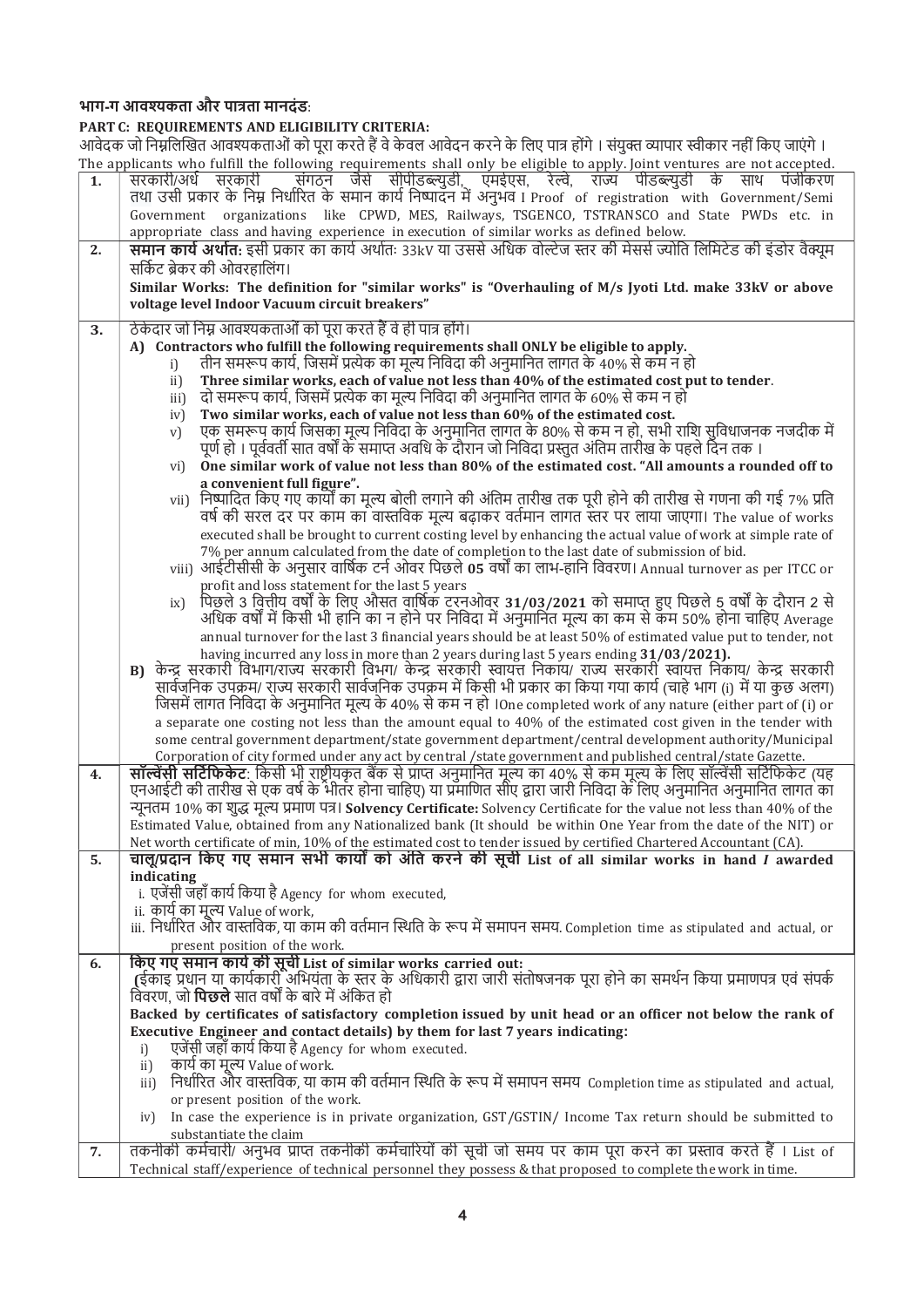| $\overline{8}$ . |                                                                                                                                                                                                                                                                                                                                                                                               |
|------------------|-----------------------------------------------------------------------------------------------------------------------------------------------------------------------------------------------------------------------------------------------------------------------------------------------------------------------------------------------------------------------------------------------|
|                  | वचन देना - मैं / हम समान कार्य को किसी भी अन्य ठेकेदार द्वारा वापस आधार पर निष्पादित नहीं करने का वचन देते हैं और पृष्टि करते हैं ।<br>अगर इस प्रकार का उल्लंघन विभाग के नोटिस के लिए आता है, तो मैं/हम भापाबो/पऊवि में भविष्य में हमेशा के लिए बोली लगाने के लिए<br>वंचित किया जाएगा । इसके अलावा, यदि इस तरह के उल्लंघन काम शुरू होने की तारीख से पहले विभाग के नोटिस में आता है तो प्रभारी |
|                  | अभियंता को ईएमडी/निष्पादन गारंटी जब्त करने का अधिकारी है। UNDERTAKING: I/We undertake and confirm that eligible                                                                                                                                                                                                                                                                               |
|                  | similar works(s) has/have not been executed through another contractor on back to back basis. Further                                                                                                                                                                                                                                                                                         |
|                  | that, if such a violation comes to the notice of Department, then I/we shall be debarred for bidding in HWB IDAE in                                                                                                                                                                                                                                                                           |
|                  | future forever. Also, if such a violation comes to the notice of Department before date of start of work., the                                                                                                                                                                                                                                                                                |
|                  | Engineer-in-Charge shall be free to forfeit the entire amount of Performance Guarantee.                                                                                                                                                                                                                                                                                                       |
| 9.               | प्रमाण-पत्र CERTIFICATES: (मूल प्रमाण पत्रों की स्कैन प्रति अपलोड करें Scanned copy of original certificates to be                                                                                                                                                                                                                                                                            |
|                  | uploaded)                                                                                                                                                                                                                                                                                                                                                                                     |
|                  | निष्पादन प्रमाण-पत्र Performance Certificates<br>i)                                                                                                                                                                                                                                                                                                                                           |
|                  | जीस्टी पंजीकरण GST Registration (Acknowledgement to up to date GST filed returns)<br>ii)                                                                                                                                                                                                                                                                                                      |
|                  | इ.एम.डीEarnest Money Deposit.<br>iii)                                                                                                                                                                                                                                                                                                                                                         |
|                  | पैन पंजीकरण PAN (Permanent Account Number) Registration,<br>i)                                                                                                                                                                                                                                                                                                                                |
|                  | फर्म पंजीकरण Firm Registration<br>$\mathbf{ii}$                                                                                                                                                                                                                                                                                                                                               |
|                  | कार्य आदेश और उसके कार्य पूरा करने संबंधी प्रमाण पत्र को संलग्न किया जाना चाहिए और बोलीदाता द्वारा ई-निविदा विज़ार्ड<br>iii)                                                                                                                                                                                                                                                                  |
|                  | में अपलोड किया जाना चाहिए अन्यथा बोली स्वीकार नहीं की जाएगी और तकनीकी मूल्यांकन के लिए विचार नहीं किया                                                                                                                                                                                                                                                                                        |
|                  | जाएगा और इसे बिना किसी सूचना के अस्वीकार कर दिया जाएगा। Work Order & its Work Ccompletion                                                                                                                                                                                                                                                                                                     |
|                  | Certificates to that effect must be enclosed & uploaded in e-tender wizard by the Bidder if available.                                                                                                                                                                                                                                                                                        |
| 10.              | ऑनलाइन निविदा जमा करने की अंतिम तारीख के बाद किसी भी जानकारी पर तब तक विचार नहीं किया जाएगा जब तक कि सक्षम                                                                                                                                                                                                                                                                                    |
|                  | प्राधिकारी द्वारा नहीं बुलाया जाता है । एजेंसियों की संक्षिप्त सूची उनके क्रेडेंशियल्स के पूर्ण सत्यापन और उनके द्वारा किए गए कार्यों                                                                                                                                                                                                                                                         |
|                  |                                                                                                                                                                                                                                                                                                                                                                                               |
|                  | के निरीक्षण के अधीन होगी, जो भारी पानी बोर्ड (एचडब्ल्यूबी)/भापासंम द्वारा गठित विशेषज्ञों की तकनीकी मूल्यांकन समिति द्वारा                                                                                                                                                                                                                                                                    |
|                  | तकनीकी बोली के मूल्यांकन के बाद, उन लोगों की वित्तीय बोली तकनीकी बोली में अर्हता प्राप्त करने वाले पात्र बोलीदाताओं को                                                                                                                                                                                                                                                                        |
|                  | खोला जाएगा । यदि, बाद में आवेदक द्वारा दी गई कोई भी जानकारी गलत पाई जाती है, तो उन्हें भापाबो/पऊवि में निविदा/कार्य-ग्रहण                                                                                                                                                                                                                                                                     |
|                  | करने से वंचित किया जा सकता है । भापासंम के पास आवेदक द्वारा प्रस्तुत विवरण को स्वतंत्र रूप से सत्यापित करने और बिना कोई                                                                                                                                                                                                                                                                       |
|                  | कारण बताए किसी भी आवेदन को अस्वीकार करने का अधिकार सुरक्षित है । No information shall be entertained after last                                                                                                                                                                                                                                                                               |
|                  | date of online submission of tenders unless it is called by the competent authority. Short listing of the agencies shall                                                                                                                                                                                                                                                                      |
|                  | be subject to thorough verification of their credentials and inspection of works carried out by them, through a                                                                                                                                                                                                                                                                               |
|                  | Technical Evaluation Committee of experts, constituted by Heavy Water Board (HWB)/ HWPM After evaluation                                                                                                                                                                                                                                                                                      |
|                  | technical bid, financial bid of those eligible bidders who are qualified in technical bid will be opened. If any                                                                                                                                                                                                                                                                              |
|                  | information furnished by the applicant is found incorrect at a later stage, they shall be liable to be debarred from                                                                                                                                                                                                                                                                          |
|                  | tendering /taking up of work in HWB/DAE. HWPM reserves the right to verify the particulars furnished by the                                                                                                                                                                                                                                                                                   |
|                  | applicant independently and reject any application without assigning any reason thereof.                                                                                                                                                                                                                                                                                                      |
| 11.              | अच्छा सुरक्षा रिकॉर्ड होना है Shall have good safety record                                                                                                                                                                                                                                                                                                                                   |
| 12.              | ध्यान दें: निविदाएं जमा करने से पूर्व सभी एनआईटी मानदंडों को पूरा करने के लिए संभावित एजेंसियों को खुद को संतुष्ट करना होगा                                                                                                                                                                                                                                                                   |
|                  | । निर्धारित मानदंडों को पूरा नहीं करने वाली एजेंसियों की बोलियों को गैर-विचार करने का अधिकार विभाग सुरक्षित रखता है।                                                                                                                                                                                                                                                                          |
|                  | NOTE: Prospective agencies shall satisfy themselves of fulfilling all the NIT criteria before                                                                                                                                                                                                                                                                                                 |
|                  | submission of bids. Department reserves the right of non-consideration of bids of the agencies not                                                                                                                                                                                                                                                                                            |
|                  | fulfilling the stipulated criteria                                                                                                                                                                                                                                                                                                                                                            |
| 13.              | बोलीदाता ओईएम या ओईएम का अधिकृत सेवा प्रदाता होना चाहिए।<br>The bidder should be OEM or authorized service provider of OEM.                                                                                                                                                                                                                                                                   |

# भाग-घ: दस्तावेज स्कैन और अपलोड करने के बारे में:

# PART D: DOCUMENTS TO BE SCANNED AND UPLOADED:

सभावित आवेदको को सभी पूर्व-अहैता के पात्रता मानदर्डो को पूरा करने और ऑनलाइन निर्विदा प्रस्तुत करने से पूर्व आवश्यक सभी दस्तावेज होना चाहिए । इच्छुक एजेंसियों को बोली जमा कराने की अवधि के दौरान निम्न सूचियों के अनुसार दस्तावेजों को स्कैन करना /भरना तथा अपलोड करना आवश्यक है: Prospective applicants shall satisfy themselves of fulfilling all the prequalification eligibility criteria and in possession of all documents required before submission of online tender. The interested agencies are required to scan *I* fill in and upload the documents as per following lists within the period of bid submission:

| 1. | फार्म 'क' Form A: वित्तीय सूचना Financial information;                                                                     |  |
|----|----------------------------------------------------------------------------------------------------------------------------|--|
|    | सीए द्वारा जारी वित्तीय टरन-ओवर, लाभ एवं हानि प्रमाण-पत्र . Bidder should Submit Financial Turn Over certified by          |  |
|    | CA & Profit & Loss statement certified by CA.                                                                              |  |
|    | नोट Note: तुलन-पत्र को अपलोड न करें । हार्ड-कॉपी को नियत तारीख तक या के पूर्व प्रस्तुत करें.                               |  |
|    | Balance sheet not to be uploaded. Hard copy to be submitted on or before due date.                                         |  |
| 2. | फार्म 'ख' शोधन क्षमता प्रमाण पत्र Form 'B' Solvency certificate                                                            |  |
| 3. | <b>फार्म-ग -</b> सरकारी/अर्ध सरकारी संगठन जैसे रेल्वे, पीडब्ल्युडी, सीपीडब्ल्युडी, एमईएस आदि के साथ पंजीकरण का सबूत । पूरा |  |
|    | किए गए समान प्रकार के कार्य i) एजेंसी जिसके लिए निष्पादित ii) कार्य का मूल्य iii) निर्धारित एवं पूरा करने का वास्तविक      |  |
|    | समय । नियत तारीख तक हार्ड प्रति को भी प्रस्तुत करना है ।                                                                   |  |
|    | Form Form C: Proof of registration with Government I Semi Government organizations like Railways, PWD,                     |  |
|    | CPWD, MES etc. in appropriate class or having experience in carrying out similar type of works as defined at C             |  |
|    | (2) of Part C. List of similar works <b>completed</b> indicating: i) Agency for whom executed ii) Value of Work, iii)      |  |
|    | Stipulated and actual time of completion. Note: Hard copy also to be submitted on or before due date of                    |  |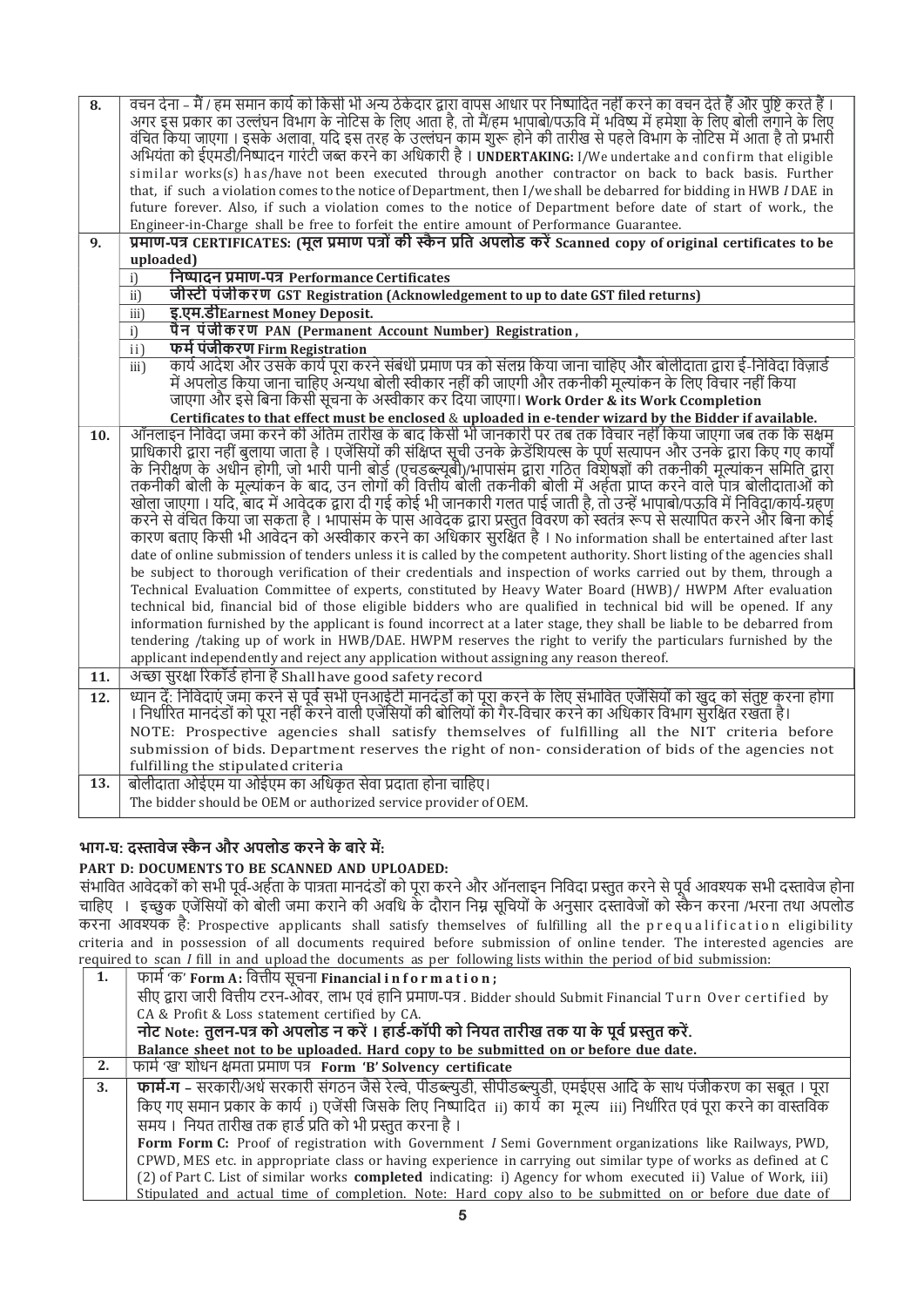| 4.  | <b>फार्ड- 'घ'</b> चालू/प्रदान किए गए कार्यों की सूची i) एजेंसी ii) कार्य का मूल्य iii) पूरा करने का निर्धारित समय/ वर्तमान स्थिति।<br>Form D: List of any works in hand awarded indicating: i) Agency ii) Value of Work, iii) Stipulated time of<br>completion <i>I</i> present position.All works of any nature in hand must be furnished. Any ongoing works left out<br>shall be viewed seriously, leading to rejection of application. Note:Hard copy also to be submitted on or |
|-----|-------------------------------------------------------------------------------------------------------------------------------------------------------------------------------------------------------------------------------------------------------------------------------------------------------------------------------------------------------------------------------------------------------------------------------------------------------------------------------------|
|     | before due date.                                                                                                                                                                                                                                                                                                                                                                                                                                                                    |
| 5.  | फार्म-ई कार्यों की निष्पादन रिपोर्ट जो फार्म ग एवं घ में संदर्भित हैं । Form 'E' Performance report of works referred<br>to in form "C" & "D".                                                                                                                                                                                                                                                                                                                                      |
| 6.  | फार्म 'एफ' संरचना एवं संगठन 1 Form 'F' Structure & organization                                                                                                                                                                                                                                                                                                                                                                                                                     |
| 7.  | फार्म जी कार्य हेतु तैनात तकनीकी एवं प्रशासनिक कार्मिक का विवरणForm 'G' Details of technical & administrative<br>personnel to be employed for the work.                                                                                                                                                                                                                                                                                                                             |
| 8.  | .<br>फार्म-एच  कार्य निष्पादन हेतु संभावित ट्रल्स एवं टैक्किल्स, मशीनरी, उपकरण, सहायक सामग्री एवं बुनियादी सुविधाओं आदि<br>का विवरण।Form 'H' Details of Tools & Tackles, Machinery, Equipments, Accessories & Infrastructure<br>facilities likely to be used in carrying out the work                                                                                                                                                                                               |
| 9.  | वचन देना – योग्य समान कार्य/कार्यो के लिए प्रस्तुत की गई सूची को किसी अन्य ठेकेदार के माध्यम से वापस आधार पर नहीं<br>चलाया गया । Undertaking that the list submitted towards eligible similar work(s) have not been executed<br>through another contractor on back to back basis.                                                                                                                                                                                                   |
| 10. | जीस्टी पंजीकरण GST registration                                                                                                                                                                                                                                                                                                                                                                                                                                                     |
| 11. | पैन पंजीकरण PAN registration                                                                                                                                                                                                                                                                                                                                                                                                                                                        |
| 12. | ठेकेदार को निविदा दस्तावेज प्रस्तुत करते समय ईपीएफ तथा ईएसआई पंजीकरण संबंधी स्कैन प्रति अपलोड करना है और इनकी<br>प्रतियाँ अन्य आवश्यक दस्तावेज़ के साथ प्रस्तुत करना है । Tenderer shall upload the scanned copy of the registration<br>details of EPF and ESI while submitting the tender document and copy of the same shall be submitted along with<br>other required documents.                                                                                                 |
| 13. | अतिरिक्त जानकारी, यदि कोई भी, पूर्व-अर्हता के पात्रता मानदंडों को पूरा करने के लिए है IAdditional information if any to<br>meet the eligibility criteria of prequalification.                                                                                                                                                                                                                                                                                                       |
| 14. | ठेकेदार अपने कार्मिकों को उनके बैंक खातों के द्वारा मजदूरी, समयोपरि भत्ता, बोनस, आदि के भुगतान की अदायगी के<br>संबंध में अपने लेटरहेड में निर्धारित प्रारूप में वचन प्रस्तुत करें। The contractor should submit an undertaking in<br>the prescribed format on his letter head regarding payment of wages, OTA, Bonus etc. to their workers<br>only through their individual bank accounts.                                                                                          |
| 15. | नोटः मूल प्रमाण-पत्रों की स्कैन प्रति अपलोड करना है  Note: Scanned copy of original certificates to be uploaded                                                                                                                                                                                                                                                                                                                                                                     |

# भाग-ङ : Part E:<br>नियम एवं शर्तें Terms and conditions:

| 1. | अपूर्ण तथा शरतयुक्त निविदा पर विचार नहीं किया जाएगा । Incomplete and conditional tender shall not be considered.                   |
|----|------------------------------------------------------------------------------------------------------------------------------------|
| 2. | निविदा दस्तावेज पात्रता मानदंडों में उल्लिखित सभी क्रेडेंशियल्स सहित होना चाहिए ऐसा न करने पर निविदा को अंतिम रूप से अस्वीकार      |
|    | कर दिया जाएगा । The tender document shall accompany all the credentials as mentioned in eligibility criteria failing               |
|    | which tender will be summarily rejected.                                                                                           |
| 3. | सुरक्षा कारणों से बोलीदाताओं या उनके अधिकृत प्रतिनिधियों को बिना पूर्व-अनुमति के बिना संयंत्र में अनुमति नहीं दी जा सकती है । जो   |
|    | बोलीदाता संयंत्र के परिसर में प्रवेश करना चाहते हैं, उन्हें कम-से-कम दो कार्यदिवस पहले अधोहस्ताक्षरी को सूचना देना होना और प्रवेश- |
|    | अनुमति प्राप्त करना होगा तथा वैधानिक आवश्यकताओं के अनुसार उन्हें प्रवेश के पहले सुरक्षा जाँच को पूरा करना चाहिए । Due to           |
|    | security reasons the bidders or his authorized representatives cannot be permitted inside the plant without prior                  |
|    | permission .Those bidders who want to enter the plant premises must intimate the undersigned at least two working                  |
|    | days in advance and obtain entry permission and they should complete the security check up before entry as a                       |
|    | statutory requirement.                                                                                                             |
| 4. | निविदा आमंत्रण अधिकारी के साथ यह अधिकारी सुरक्षित है कि वे किसी या सभी उद्धरणों को उसके कारण बताए बिना स्वीकार या                  |
|    | अस्वीकर कर सकते हैं । The tender inviting officer reserved the right to accept or reject any or all the quotations                 |
|    | without assigning reasons thereof.                                                                                                 |
| 5. | सफल बोलीकर्ता को यह अनिवार्य है कि कार्य निष्पादन के लिए कमांडेंट कार्यालय, के.औ.सु.ब. ईकाई, भापासंम से अपने कर्मियों को           |
|    | हमेशा प्रवेश गेट-पास प्राप्त करने हेतु पुलिस अधीक्षक का कार्यालय, खम्मम से पुलिस सत्यापन प्रमाण-पत्र की व्यवस्था करनी चाहिए। It is |
|    | mandatory that the successful bidder must arrange the Police verification certificate to their workmen from the Office             |
|    | of SP, Bhadradri Kothagudem invariably to obtain the entry gate pass from the O/o commandant, CISF unit at HWPM                    |
|    | for execution of work.                                                                                                             |
| 6. | ईपीएफ और ईएसआई के विशेष उद्धृत कुल लागत के आधार पर प्रस्ताव का मूल्यांकन किया जाएगा। The offer shall be                            |
|    | evaluated based on total cost quoted exclusive of EPF and ESI.                                                                     |
| 7. | यह अनिवार्य है कि सफल बोलीदाता को इस ठेके में कार्यरत कर्मचारियों की ईएसआई और ईपीएफ यूनिवर्सल अकाउंट नंबर (यूएएन) का               |
|    | विवरण देना होगा। It is mandatory that the successful bidder has to produce the details of ESI and EPF Universal                    |
|    | Account Number(UAN) of the workers to be employed against this contract                                                            |
|    |                                                                                                                                    |